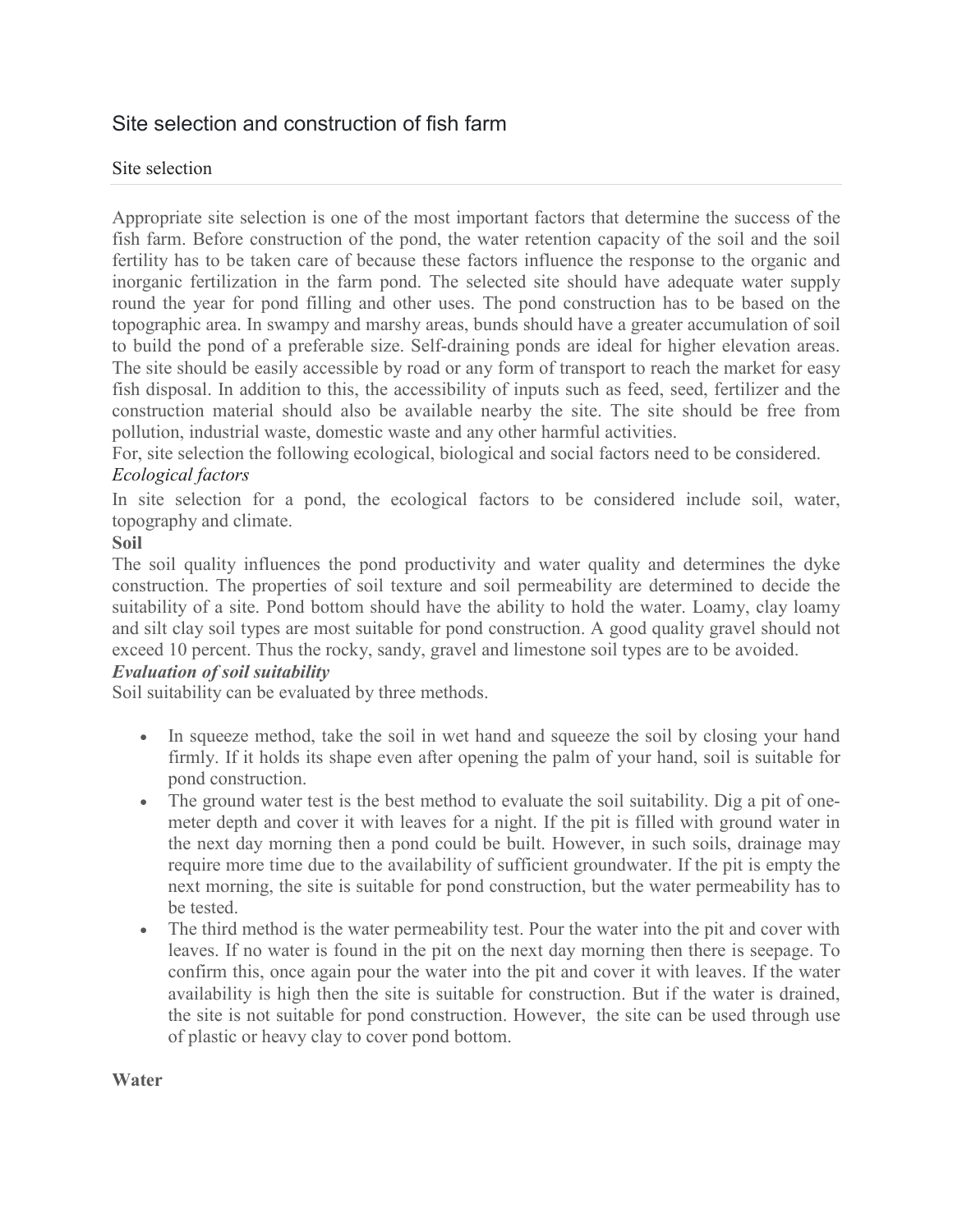An adequate amount of water is required to build the fish farm because water depth needs to be adjusted at regular intervals. Natural water bodies such as reservoir, river, and lakes have stable water quality parameters (Water temperature, dissolved oxygen, pH, alkalinity and water hardness) when compared to borewell and well water. The site should be away from the flood area. Water should not be acidic or alkaline and if found to be so, suitable correction is to be done by applying lime or organic manure respectively.

The ideal water temperature is  $20 - 30^{\circ}$ C for a fish farm. Water Salinity is the amount of salt dissolved in water. A few freshwater fishes such as tilapia and catfishes grow even in salt water, but the carps can withstand only in freshwater.

#### **Topography**

Type of pond construction is determined by the land topography. Normally, flood prone areas and poor rainfall areas need to be avoided. Areas such as industrial zones, fields with underground oil pipelines, irregular land area, fields with high electricity poles and radio masts and highly rooted vegetation area are also not recommended for pond construction.

# *Biological factors*

Biological factors include the species to be cultured, seed source and culture type and they need to be considered before site selection of farm.

# *Social and economic factors*

The ecological and biological factors are a prerequisite for good practices in aquaculture site selection and site management. It is also important to get to know the social and economic background of the area and understand the culture and traditions, particularly ideas and beliefs locally associated with aquaculture practices. The social fabric, market, and its structure, services directly or indirectly linked with aquaculture sector such as transportation, storage, wholesale market aspects etc are to be considered. The land identified for farm should be without legal issues and fish farming should be accepted by the local people. Other factors include availability of labour, electricity, medical facilities, and transportation.

#### Pond Construction

An intelligent design and layout is a prerequisite for an efficient pond construction. The excavated earth should be used to construct the dyke and with a plodding slope towards the outlet for the proper draining facility. Preferably construction of pond has to be completed during summer so that the pond can be used for stocking.

# *Steps in pond construction*

Normally, the pond construction includes the following steps.

Step 1: Prepare the site by removing unwanted things such as the trees, bushes, and rock

Step 2 : Construction of seepage-free and secure dyke by using the clay core

Step 3 : Digging the pond and construction of dyke over the clay core

Step 4 : Inlet and outlet construction

Step 5 : Pond dyke covered with soil and plant grass species (avoid long rooted plants such as Rhodes grass and star grass)

Step 6 : Pond should be fenced to avoid theft and entry of predatory animals

#### **Site preparation**

The place is cleared of ropes, cables and other items. Trees and bushes and other obstacles that hinder movement of heavy equipment around the site are to be removed - manually / animal power /using machinery. All vegetation including wood are to be cleared in the area (inclusive of 2 to 3 m beyond the dyke for workspace). Trees within 10 meters surrounding, tree slumps,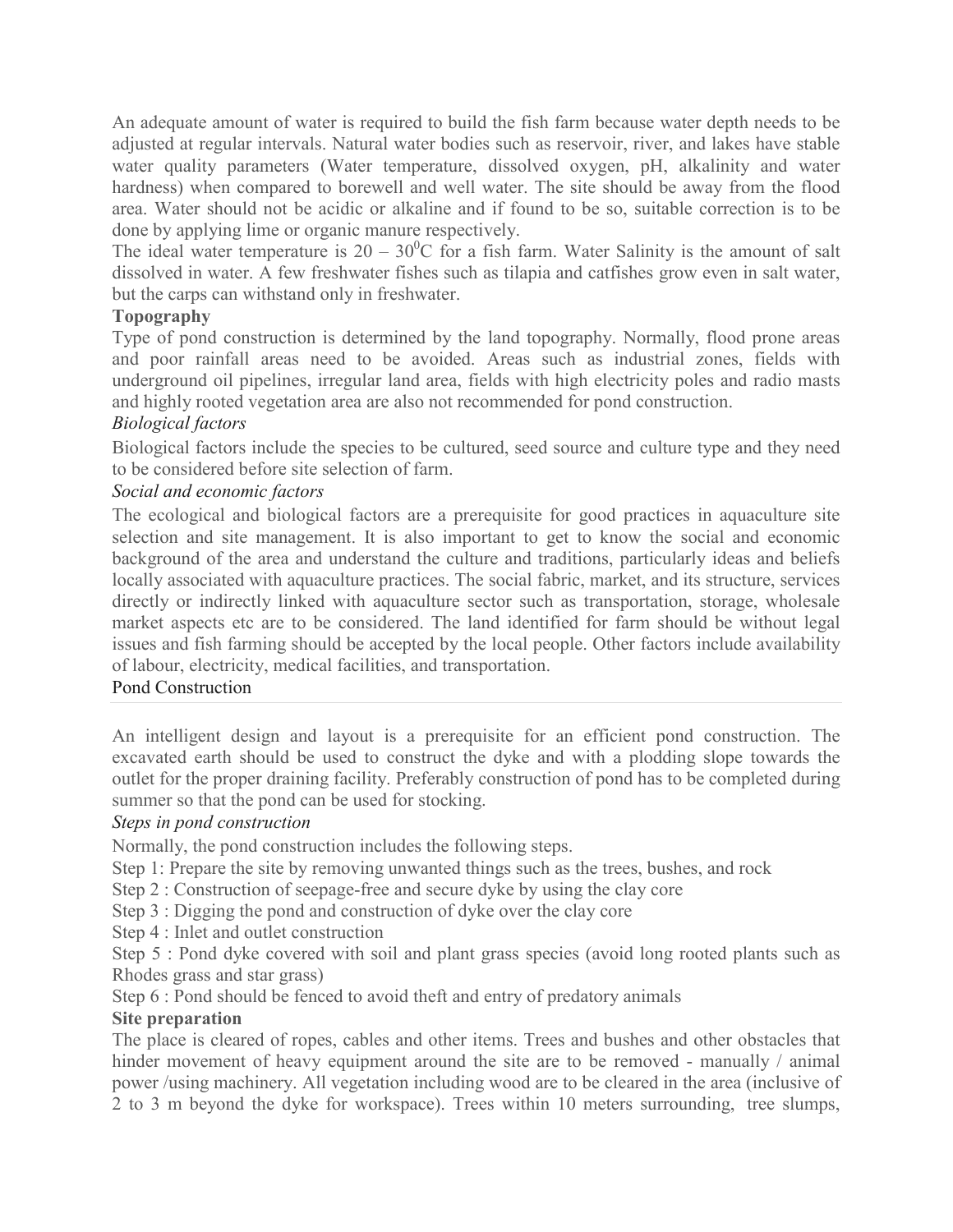large stones, are also to be removed. The surface soil which has the highest concentration of roots and organic material is not suitable for pond construction. Hence, about 30 cm of surface soil has to be removed.



#### **Types of ponds used in fish farming**

Within freshwater fish culture unit, different kinds of pond components are used; they are nursery, rearing, production, segregation and breeding/spawning pool.

The percentage of area covered by these different pond types are given below:

Nursery pond: 3%

Rearing pond: 11%

Production pond: 60%

Segregation pond: 1%

Breeding pond: 25%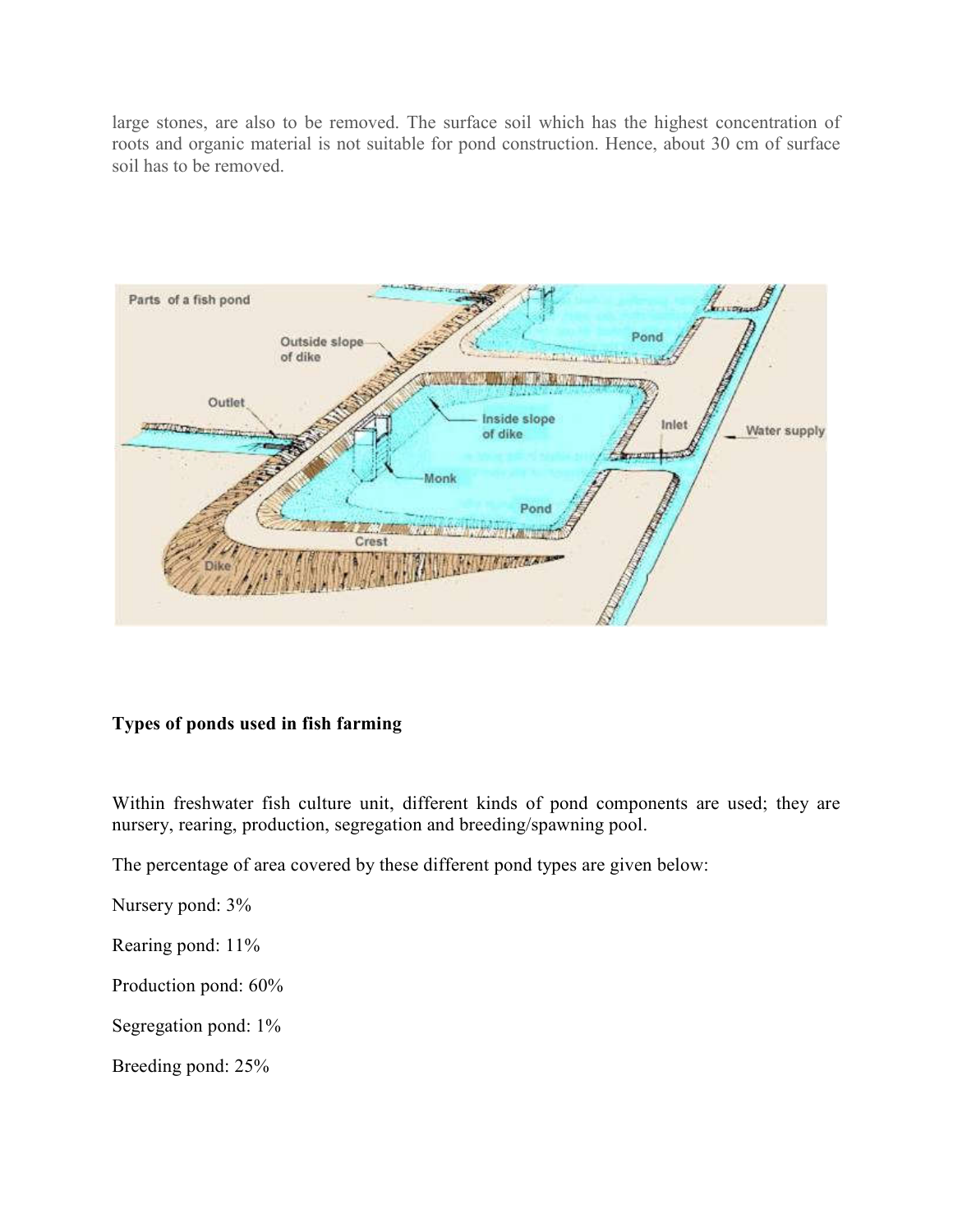#### **Nature of different ponds**

Nursery ponds: Shallow Rearing ponds: Moderately deep Production ponds: Moderately deep Segregation pond: Moderately deep Breeding ponds: Moderately deep Water level (for larger production ponds): 2-3 meters

#### **Construction of dyke**

Dykes should be compact, solid and leak free. A desirable dyke is constructed using 15 - 30 percent of silt, 45 - 55 percent of sand and 30 - 35 percent of clay. A sufficient width of the beam (not less than 1 m) is required to stabilize slope. The embankment slope in horizontal to vertical should be 2:1 in good quality clay soil and 3:1 for loamy silt or sandy soils. To raise the dyke, the clay buddle (1:2 sand and clay) is deposited as 10 - 15 cm thick layer and it can be formed at centre or inside the waterside of the pond. The crest of the dyke should be sufficient to help allied farm activities and the top of embankment should be above 1 m. Extra outlet is essential on the embankment as a safety measure to avoid damage due to excess raise in the water level.

#### **Digging the pond and construction of dyke**

#### **Types of pond**

Specific kinds of ponds are required for specific life stage development of fishes - such as nursery, rearing, stocking, treatment and brood stock pond. The rectangular pond is preferred than round shaped corners as it prevents the fish escape during harvest. An ideal length and breadth ratio of the pond is 3:1 is ideal, with breadth not more than 30 - 50 m. The total farm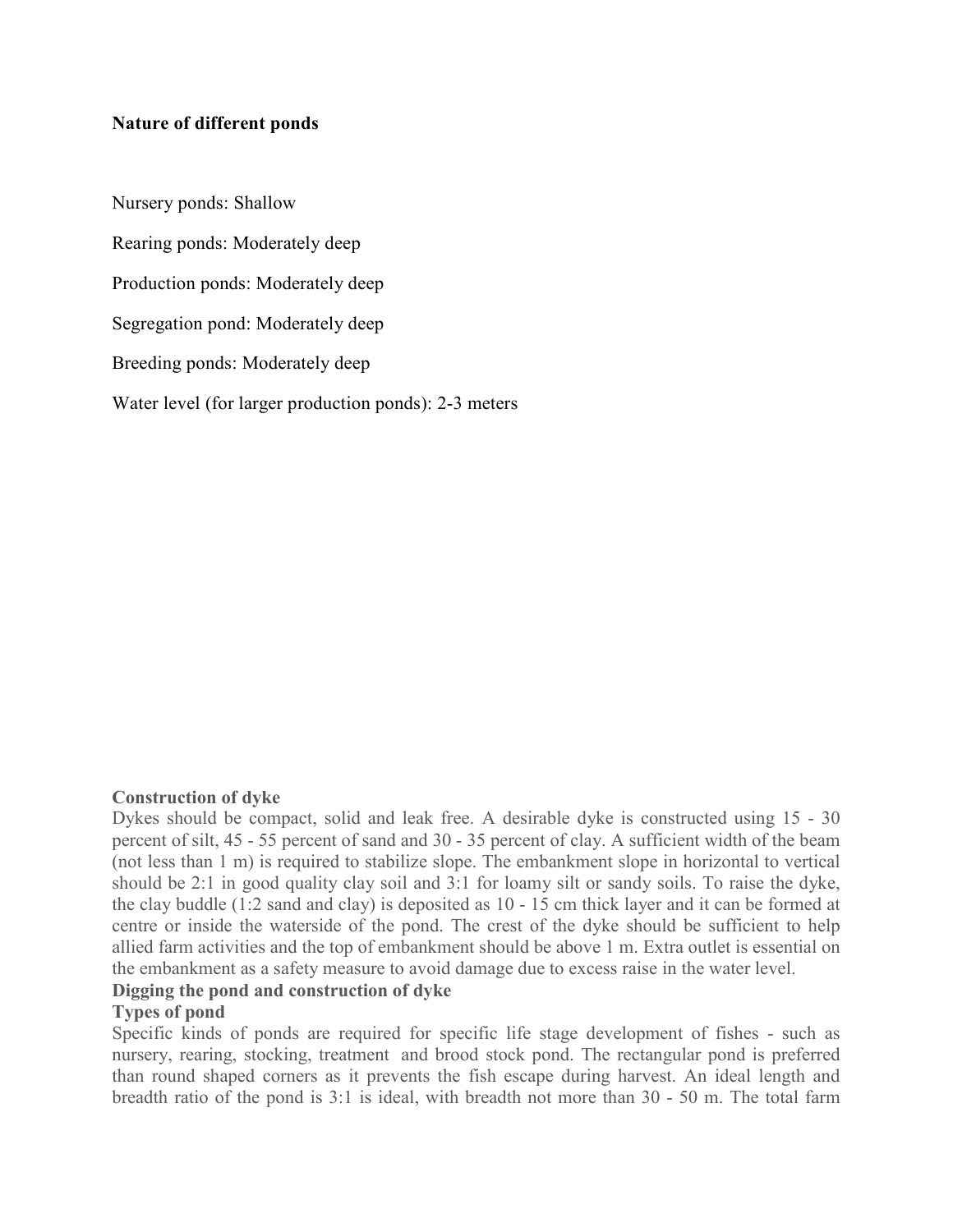area can be divided as - nursery - 5 % of total farm area, rearing pond - 20 %, stocking pond - 70 %, and bio pond or treatment pond - 5 % of the total farm area.

- **Nursery pond** The size of the nursery pond is about 0.01 to 0.05 ha with a depth of 1.0 – 1.5 m. The spawn (3 days old) are stocked in nursery pond, reared for a maximum of 30 days (to attain  $2 - 3$  cm length).
- **Rearing tank** a tank where the fry are reared into fingerlings (to attain a size of  $10 15$ ) cm) and the culture duration is  $2 - 3$  months. The size of pond varies from  $0.05 - 0.1$  ha with water depth of  $1.5 - 2.0$  m.
- **Stocking pond** In stocking pond, the fingerlings  $(TL 10 15 cm)$  are reared into marketable size. The culture duration varies from  $8 - 10$  months. The stocking density varies according to the target fish production. The stocking pond is used as broodstock pond and breeding pond as per the requirement. However, the pond area ranges from 1 – 2 ha with a greater water depth of  $2.5 - 3.0$  m. There are no hard rules regarding the size of the ponds.
- **Bio pond or treatment ponds** these are large settling tanks, where the water used for fishponds is purified biologically. They may also be used as stocking pond. However, an even flat bottom is recommended for easy netting operation.

A productive farm should use its higher altitude area for construction of nursery pond followed by the rearing pond. The lowest area of the farm should be used to build the stocking pond, which will help in reducing the cost of construction and increase ease of farm management.

# **Pond construction types**

The ponds are constructed by two types namely, dug out and embankment pond.

The dug out pond is constructed by digging the soil and is most suitable to construct ponds in plain areas. It is to be scientifically constructed maintaining shape, size, depth and other factors.

Embankment pond is more appropriate for hilly areas. Dykes may be erected on 1 or 2 sides based on need. This pond is economically viable but not ideal for fish culture because the size, shape and depth of pond cannot be fixed as per scientific fish culture specifications.

#### **Inlet and outlet construction**

Feeder canals are constructed to provide sufficient amount of quality water to the ponds except in ponds which are filled by rainwater. Inlets are provided at top of the pond and screens are used to filter the pumped water to avoid entry of unwanted particles to the culture system. The inlet pipe size has to be designed is such a way that it should not take more than 1 or 2 days to fill the pond.

The outlet pipe is set up at bottom of the pond. It is used to dewater the pond during harvest and partial draining for pond water exchange to maintain the water quality of the pond during the culture period. The outlet is constructed prior to pond dyke construction.

#### **Soil and vegetation coverage of Dyke**

To reduce the soil erosion, creeping grass can be grown on the top and sides of dyke. The banana and coconut trees can be planted in the embankment. The slope of the embankment can be planted with grasses such as Hybrid Napier, gunny grass and elephant grass to supply feed to the grass carps reared in the ponds.

#### **Pond fencing**

The ponds are fenced to protect from theft. Live fences also serve as windbreak, increase farm diversity, provide privacy to farm and improve the appearance of the fish farm. There are several